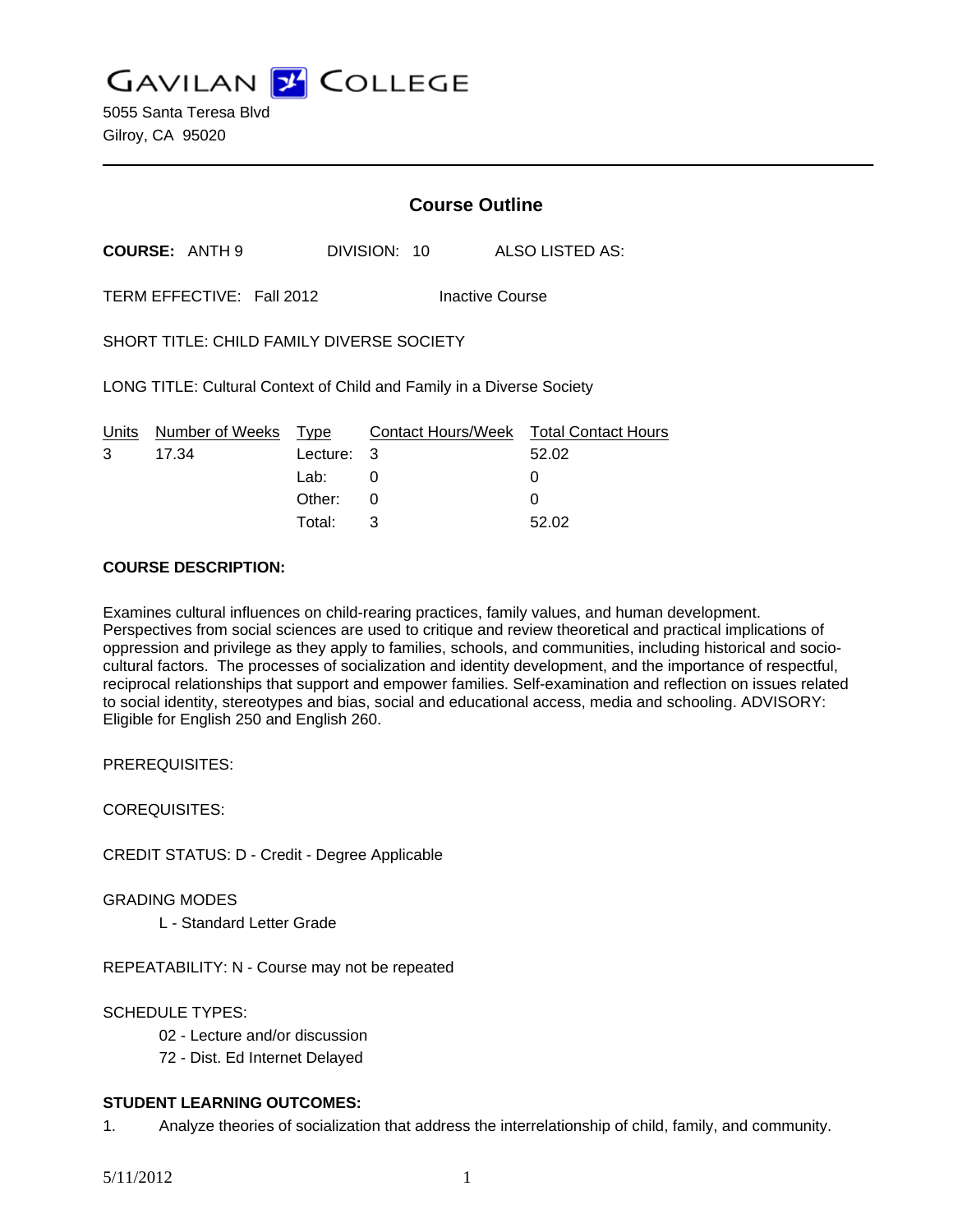Measure: quizzes, comparative essays ILO: 1,2,3,4,7 GE-LO: a1, c3, c4, c6, c7

2. Analyze and explain aspects of children's experience as members of families targeted by social bias considering the significant role of education in reinforcing or contradicting such experiences. Measure: reading response papers, exams, research project ILO: 1,2,3 GE-LO: a1, c3, c4, c6, c7

3. Critique theories and review the multiple impacts of educational, political, and socioeconomic factors directly impact the lives of children and families, especially on young children's social identity. Measure: essays, group work, exams

ILO: 1,2,3,4,7 GE-LO: a1, c3, c4, c6, c7

4. Analyze one's own values, goals and sense of self as related to family history and life experiences, assessing how this impacts relationships with children and families.

Measure: journal, group work, reflective essay ILO: 1,2,3,4 GE-LO: a1, c3, c4, c6, c7

5. Compare and contrast the components of linguistically and culturally relevant, inclusive, ageappropriate, anti-bias approaches in promoting optimum learning and development. Measure: Research project, journal, exams ILO: 1,2,3,4,7 GE-LO: a1, c3, c4, c6, c7

6. Evaluate the impact of personal experiences and social identity on teaching effectiveness. Measure: Journal, research project, exams ILO: 1,2,3,4,7 GE-LO: a1, c3, c4, c6, c7

# **CONTENT, STUDENT PERFORMANCE OBJECTIVES, OUT-OF-CLASS ASSIGNMENTS**

Inactive Course: 02/27/2012 3 Hours Part I: "Cultural Diversity in Child Development" "Theory and Caregiving Practices." Introduction to the cross-cultural perspective; the role of culture in children's lives. Read Chapter 1, G-M. In 250 words, describe a culturally-related memory from your childhood. 3 Hours The necessity for cross-cultural education in early childhood classrooms. Interpreting the meaning of behavior; learning to communicate across cultures. The influence of teachers', parents' and caregivers' attitudes on learning. Culturally-responsive child care.

Read Ch. 2, G-M. In class groups, describe a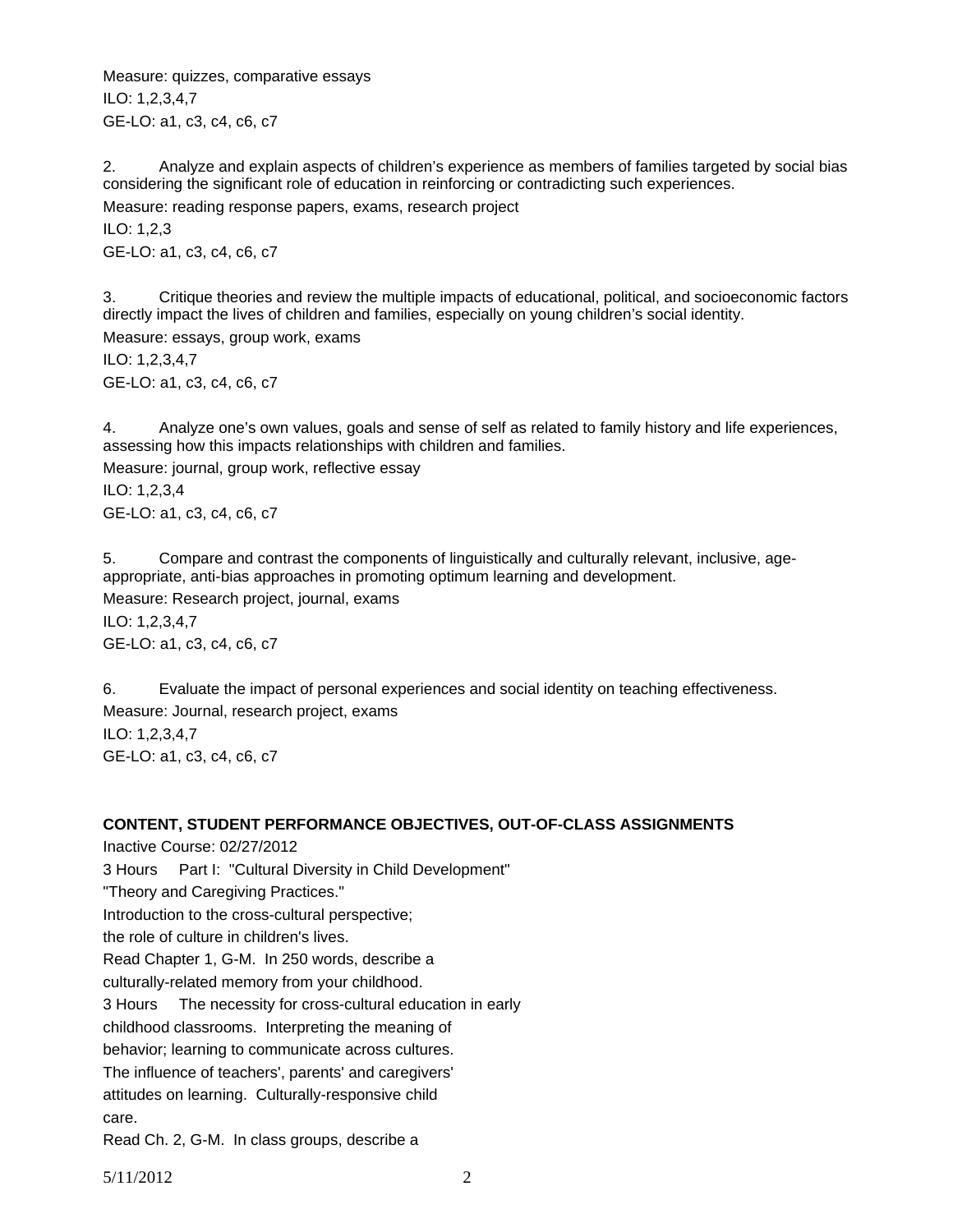situation in which cultures clashed. Brainstorm possible ways of handling the situation. 3 Hours Beginning with Myself: racial/ethnic awareness for teachers and caregivers. Learning about racial/ ethnic/cultural differences and similarities. Awareness of ethnocentricity, stereotypes, prejudice, pluralism, racism, ageism, handicapism, and sexism. Difference awareness in young children. Learning to recognize and discourage stereotyping. Read Ch. 1, 2, 4, ABC. 3 Hours Disabilities, comparing cultural practices and awareness activities. Read Ch. 4, ABC. 3 Hours How do children learn about gender identity, class identity? Sources of cultural knowledge. Agents of socialization. Read excerpts from "The House on Mango Street" and compare with events from one of the other books on the reading list. Read Ch. 6, ABC. 3 Hours Culturally-limited theories of child development. The effect of intelligence testing and other culturally biased school practices on self-esteem and learning. In-class essay following excerpt from "Growing Up" "Hispanic in America". 3 Hours Developing social competencies in different cultures: toilet training, dressing, and eating. Read Ch. 4, G-M. Ch. 2, ABC. 3 Hours Cross-cultural views of developmental milestones. Attachment and separation; play and exploration. Read Ch. 5 & 6, G-M. 3 Hours "Part II: Cultural and Ethnic diversity within a pluralistic society". Recognition of one's cultural and ethnic contributions to the national culture. Historical examples. MIDTERM EXAMINATION. 3 Hours Growing up in a land of immigrants. Historical overview of immigration and migration patterns. Map the immigration pattern of your own family across three generations, or select a character in one of the stories on the "immigration" reading list and map the migration pattern of the main character. 3 Hours Exploring the contributions of "minority" ethnic groups to the "majority" culture. Contribution Collage Project. 3 Hours A comparison of family practices (guidance, kinship, marriage patterns, intergenerational relationships).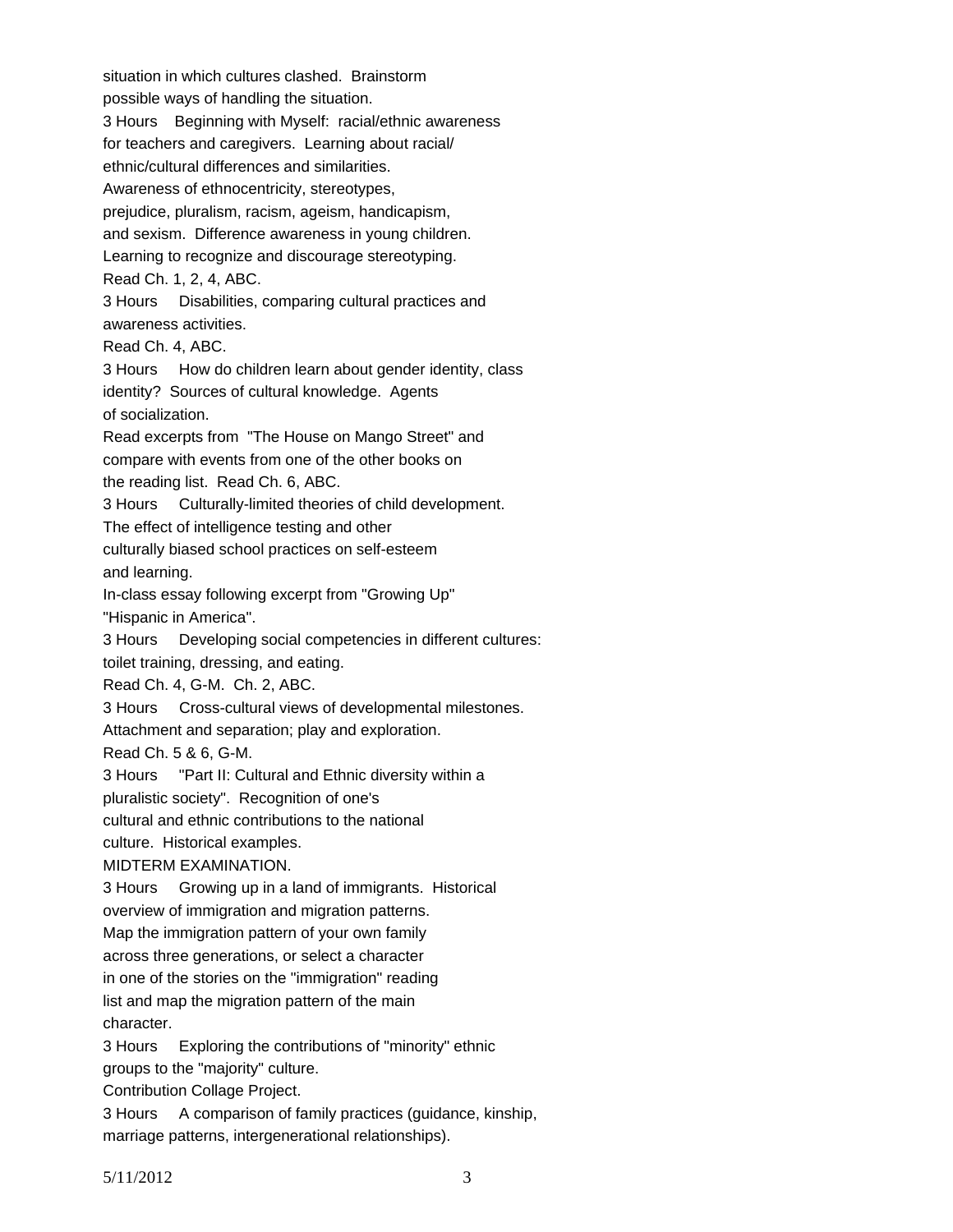Read Ch. 7, G-M. Student presentations on family practices. 3 Hours Religion: its influences on cultural practices and the majority culture. Holiday activities in the Anti-bias curriculum. Student presentations on religious/cultural practices. 3 Hours Racial identity/labeling between and among ethnic groups. The history of intolerance in America. Film and response. 3 Hours Implementing anti-bias education; working with parents; resolving cultural conflicts. Read Ch. 8, 9, 11, ABC. Student presentations on implementing anti-bias curriculum. 3 Hours Strategies for improving human understanding and relationships. Review. 3 Hours Becoming a change agent: modifying existing caregiving and school practices to minimize moral, ethical, cognitive and affective conflict in a multicultural society. FINAL EXAMINATION. REQUIREMENTS: Class project: stereotypes in the media Midterm exam (short answer essay type) Book review, written and oral Cultural values paper 2 Hours Final Exam (essay type)

# **METHODS OF INSTRUCTION:**

Lecture - Discussion Films - Discussion Objective and Subjective Exams. Family Research Project with oral presentation. Child and Culture Book Report

## **METHODS OF EVALUATION:**

The types of writing assignments required: Written homework Essay exams Term papers The problem-solving assignments required: Homework problems Exams The types of skill demonstrations required: Performance exams The types of objective examinations used in the course: Multiple choice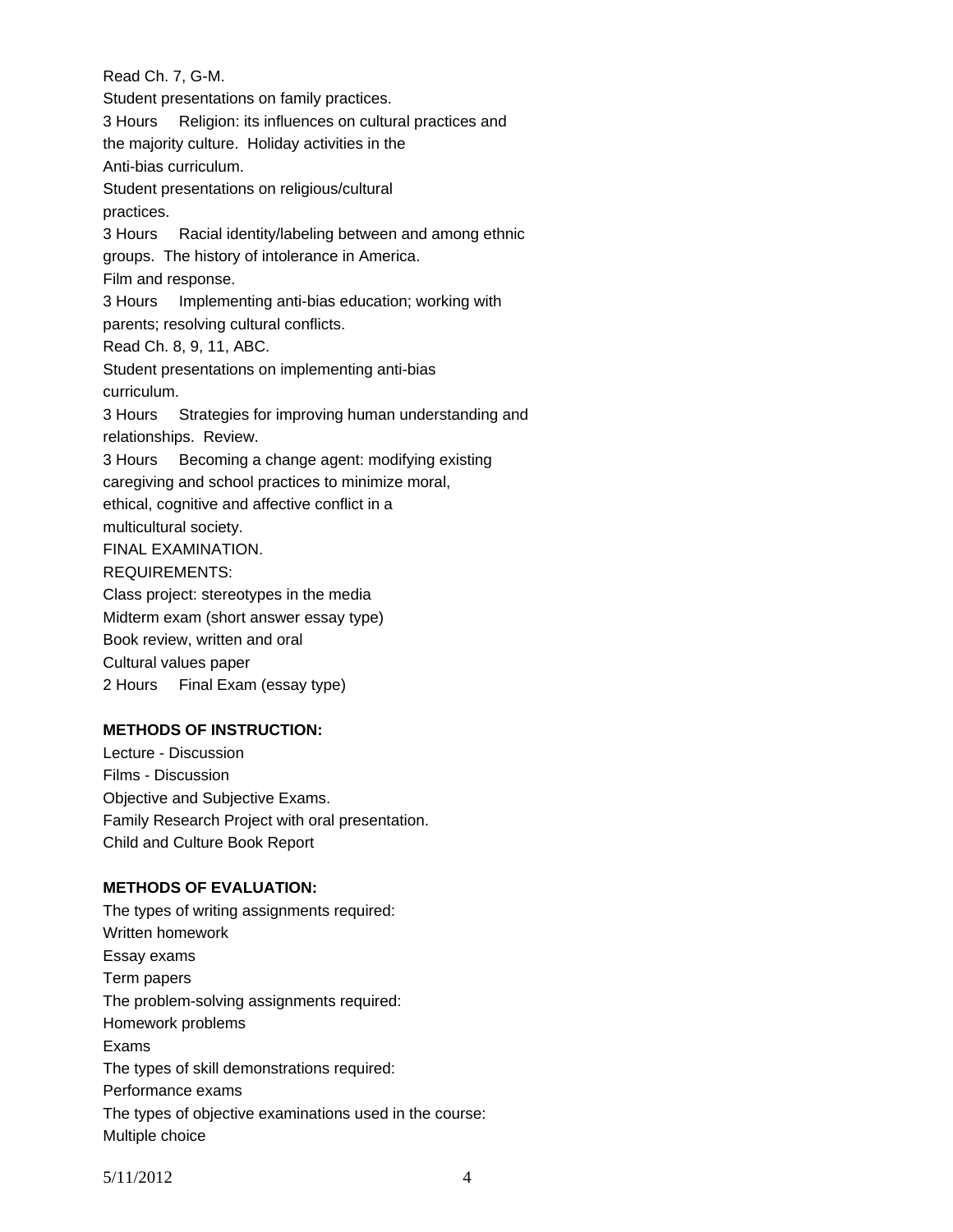True/false Other category: None The basis for assigning students grades in the course: Writing assignments: 50% - 70% Problem-solving demonstrations: 20% - 40% Skill demonstrations: 10% - 30% Objective examinations: 10% - 30% Other methods of evaluation: 0% - 0%

## **REPRESENTATIVE TEXTBOOKS:**

Required: Marilyn Ihinger-Tallman and Teresa M. Cooney, "Families in Context: An Introduction", Oxford University Press, 2005

ISBN: 978-0195330250 Reading level of text: 14 grade Verified by: Marlene Bumgarner using Microsoft Word

## **ARTICULATION and CERTIFICATE INFORMATION**

 Transferable CSU, effective 200470 UC TRANSFER: Not Transferable Associate Degree: GAV D2, effective 200470 GAV F, effective 200470 CSU GE: CSU D7, effective 200470 IGETC: CSU TRANSFER:

## **SUPPLEMENTAL DATA:**

Basic Skills: N Classification: A Noncredit Category: Y Cooperative Education: Program Status: 1 Program Applicable Special Class Status: N CAN: CAN Sequence: CSU Crosswalk Course Department: ANTH CSU Crosswalk Course Number: 9 Prior to College Level: Y Non Credit Enhanced Funding: N Funding Agency Code: Y In-Service: N Occupational Course: D